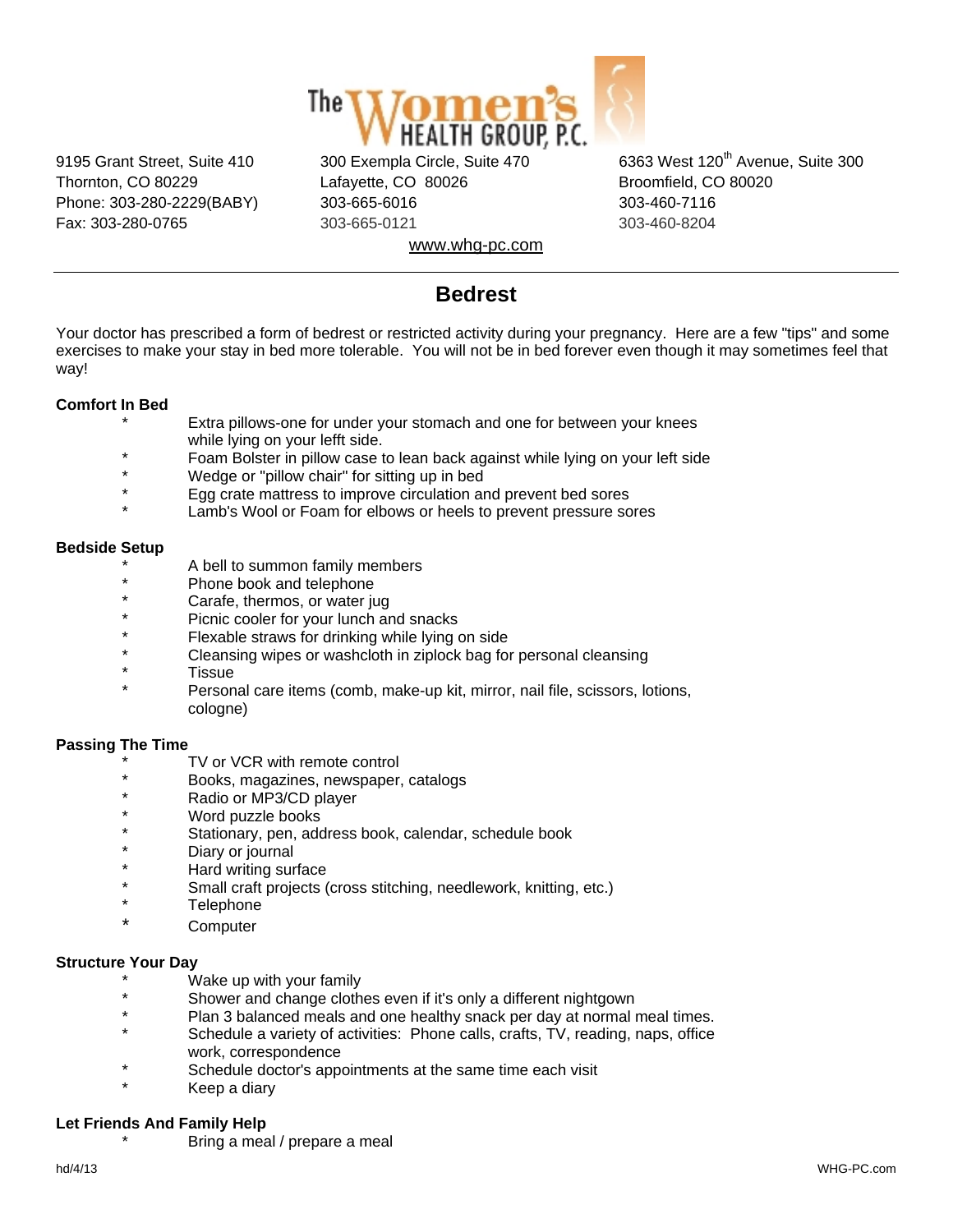- \* Run errands to post office, dry cleaners, etc.
- Water plants
- Grocery Shop
- Laundry
- Take your child/children for an outing
- Play a board game or card game with you to allow your family a "night out"
- Tidy your house
- Help wrap presents
- Go to the library
- Change sheets every 3-4 days

## **Acceptable Activities**

- **\*** Using the bathroom
- Daily showers
	- May eat meals with the family

# **Unacepatable Activities**

- **\*** Cleaning
- **Cooking** 
	- **Heavy lifting**

## **Bedrest Exercises**

When you begin your bedrest exercises, make sure you do not overdo it. Begin with each exercise 5 times, twice a day, and build up to 10 times a day. Do not hold your breathe. Breathe in a relaxed manner. Avoid tightening your abdominal muscles which may cause contractions or place stress on the cervix.

# **Neck Range Of Motion**

- 1. Bend head forward 10 times
- 2. Bend head backward 10 times
- 3. Turn head toward the right shoulder 10 times
- 4. Turn head toward the left shoulder 10 times
- 5. Turn head as far as you can to the left side 10 times
- 6. Turn head as far as you can to the right side 10 times

# **Neck And Upper Back**

- 1. Shrug shoulders to ears and hold 5 seconds
- 2. Relax shoulders and let them fall to rest position
- 3. Rotate shoulders in either direction

### **Arm Range Motion**

- 1. Raise each arm over your head and lower to your side
- 2. Raise each arm straight out, bend elbow and touch ears, lower arms to side

# **Quad Set**

Tighten the muscle in top of your thigh by straightening your knee as much as possible. Hold for 30 seconds, then relax. **Hamstring Set**

### Tighten the muscle in the back of your thigh by digging your heels into the bed. Hold for 30 seconds, then relax.

### **Gluteal Set**

Squeeze buttocks together. Hold for 30 seconds, then relax.

### **Ankle Pumps**

- 1. While lying down, move your foot up and down.
- 2. Rotate your foot in a circle-clockwise then counter clockwise.

## **Deep Breathing**

Take a deep breath. Hold for 30 seconds. Exhale slowly and completely pushing out air.

# **REMEMBER: REPEAT EACH EXERCISE 10 TIMES, TWICE A DAY.**

# **Side Effects Of Bedrest**

### **Constipation:**

\*Drink 8-12 cups "non-caffeine" fluids a day.

- \*Eat a variety of fruits and vegetables daily, including prunes.
- \*Eat high fiber products daily.
- \*Use metamucil daily to help prevent constipation.
- \*If no bowel movement in 3-4 days, please contact your doctor for further

# guidance

### **Heartburn:**

\*Eat small, frequent meals